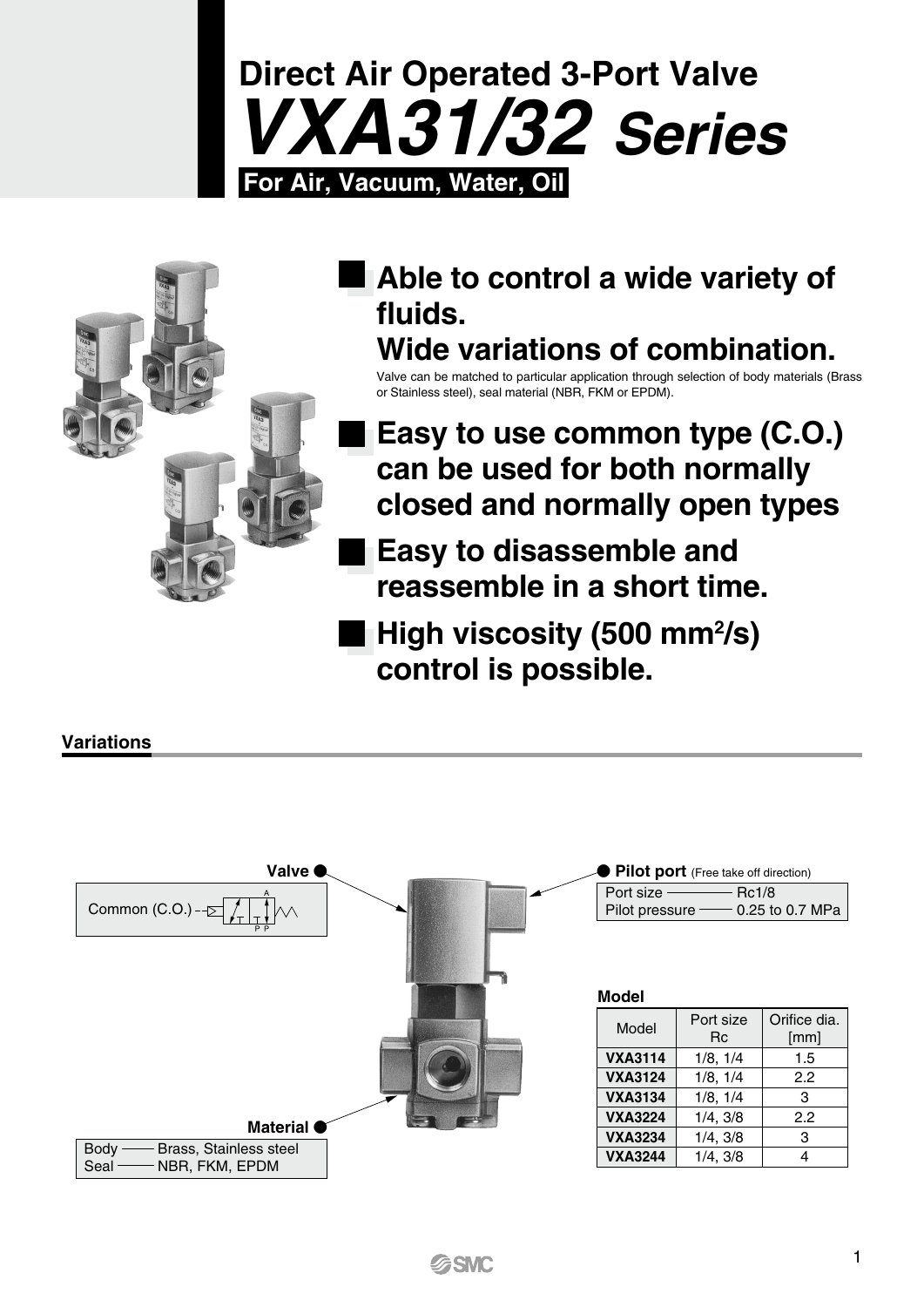## *VXA31/32 Series*

# **Common (C.O.)**

#### **Symbol**



### **Fluid**

| Standard specifications                                                                                                                           | Option <sup>*1</sup> |  |  |  |
|---------------------------------------------------------------------------------------------------------------------------------------------------|----------------------|--|--|--|
| Water (Standard, up to $40^{\circ}$ C)<br>Air (Standard, Dry)<br>Turbine oil<br>Carbon dioxide (CO <sub>2</sub> ), Nitrogen gas (N <sub>2</sub> ) |                      |  |  |  |
| *1 Refer to page 3 "Applicable Fluids Check List" for details of special fluids outside of the standard<br>options and specifications.            |                      |  |  |  |

### **Model/Valve Specifications**

|            | Orifice |                | Max. operating        |                               | Flow rate characteristics |                                     |      |                         |       |                    |     |
|------------|---------|----------------|-----------------------|-------------------------------|---------------------------|-------------------------------------|------|-------------------------|-------|--------------------|-----|
| Port size  | dia.    | Model          | pressure differential |                               | Water, Oil                |                                     |      | Max. system<br>pressure |       | Weight<br>pressure |     |
|            | [mm]    |                | [MPa]                 | Av x $10^{-6}$ m <sup>2</sup> | Cv converted              | $C \left[dm^3/(s \cdot bar)\right]$ | b    | Cv                      | [MPa] | [MPa]              | [g] |
|            | 1.5     | <b>VXA3114</b> | 1.0                   | 1.9                           | 0.08                      | 0.29                                | 0.32 | 0.08                    |       |                    |     |
| 1/8(6A)    | 2.2     | <b>VXA3124</b> | 0.5                   | 3.8                           | 0.16                      | 0.60                                | 0.25 | 0.15                    |       |                    |     |
|            | 3       | <b>VXA3134</b> | 0.3                   | 8.0                           | 0.24                      | 0.82                                | 0.20 | 0.20                    |       |                    | 280 |
|            | 1.5     | <b>VXA3114</b> | 1.0                   | 1.9                           | 0.08                      | 0.29                                | 0.32 | 0.08                    |       |                    |     |
|            | 2.2     | <b>VXA3124</b> | 0.5                   | 3.8                           | 0.16                      | 0.60                                | 0.25 | 0.15                    |       |                    |     |
| $1/4$ (8A) |         | <b>VXA3224</b> | 1.0                   | 4.6                           | 0.19                      | 0.64                                | 0.40 | 0.17                    | 1.0   | 1.5                | 410 |
|            | 3       | <b>VXA3134</b> | 0.3                   | 8.0                           | 0.24                      | 0.82                                | 0.20 | 0.20                    |       |                    | 280 |
|            |         | <b>VXA3234</b> | 0.6                   | 9.0                           | 0.33                      | 1.1                                 | 0.25 | 0.27                    |       |                    |     |
|            | 4       | <b>VXA3244</b> | 0.3                   | 12 <sup>2</sup>               | 0.50                      | 1.6                                 | 0.20 | 0.38                    |       |                    |     |
| 3/8(10A)   | 2.2     | <b>VXA3224</b> | 1.0                   | 4.6                           | 0.19                      | 0.64                                | 0.40 | 0.17                    |       |                    | 410 |
|            | 3       | <b>VXA3234</b> | 0.6                   | 9.0                           | 0.33                      | 1.1                                 | 0.25 | 0.27                    |       |                    |     |
|            | 4       | <b>VXA3244</b> | 0.3                   | $12 \overline{ }$             | 0.50                      | 1.6                                 | 0.20 | 0.38                    |       |                    |     |

Refer to "Glossary of Terms" in the Best Pneumatics No. 7. for detail of max. operating pressure differential and max. system pressure.



| No.          | Description          | Material         |                 |  |  |  |  |
|--------------|----------------------|------------------|-----------------|--|--|--|--|
|              |                      | Standard         | Option          |  |  |  |  |
| 1            | Body assembly        | Brass            | Stainless steel |  |  |  |  |
| $\mathbf{2}$ | Retainer assembly    | Brass            | Stainless steel |  |  |  |  |
|              | Valve                | NBR, PPS         | <b>FKM/EPDM</b> |  |  |  |  |
| 3            | assembly             |                  | PPS             |  |  |  |  |
| 4            | <b>Adapter</b>       | Brass            | Stainless steel |  |  |  |  |
| 5            | <b>Travel</b>        | Stainless steel. | <b>FKM/EPDM</b> |  |  |  |  |
|              | assembly             | NBR, Polyacetal  | Stainless steel |  |  |  |  |
| 6            | Pilot cover          | Aluminum         |                 |  |  |  |  |
| 7            | <b>Piston spring</b> | Stainless steel  |                 |  |  |  |  |
| 8            | Piston assembly      | Polyacetal, NBR  |                 |  |  |  |  |
| 9            | O-rina               | <b>NBR</b>       | <b>FKM/EPDM</b> |  |  |  |  |

### **Construction/Principle Parts Material Fluid and ambient temperatures**

| Temperature<br>conditions |            | Ambient    |            |             |             |
|---------------------------|------------|------------|------------|-------------|-------------|
|                           | Water      | Air        | Oil        | Vacuum $*3$ | temperature |
|                           | (Standard) | (Standard) | (Standard) | (V, M)      | [°C]        |
| Maximum                   | 40         | 60         | 40         | 40          | 40          |
| Minimum                   |            | $-5*1$     | $-5*2$     | -5          | –5          |

\*1 Dew point: –5°C or less

\*2 500 mm2 /s or less

\*3 "V", "M" etc. in parentheses are option symbols.

### **Valve Air Tightness (Leakage Amount)**

| Fluid<br>Seal material |                   | Liauid                | Non-leak. Vacuum <sup>*1</sup>               |
|------------------------|-------------------|-----------------------|----------------------------------------------|
| NBR. FKM. EPDM         | 1 cm3/min or less | 0.1 $cm3/min$ or less | $10^{-6}$ Pa $\cdot$ m $\frac{3}{5}$ or less |

\*1 Value for V and M options (Non-leak/Vacuum)

### **Pilot pressure**

| Model                           | Pressure [MPa]  |
|---------------------------------|-----------------|
| $VXA31\Box4$<br>$VXA32\square4$ | $0.25$ to $0.7$ |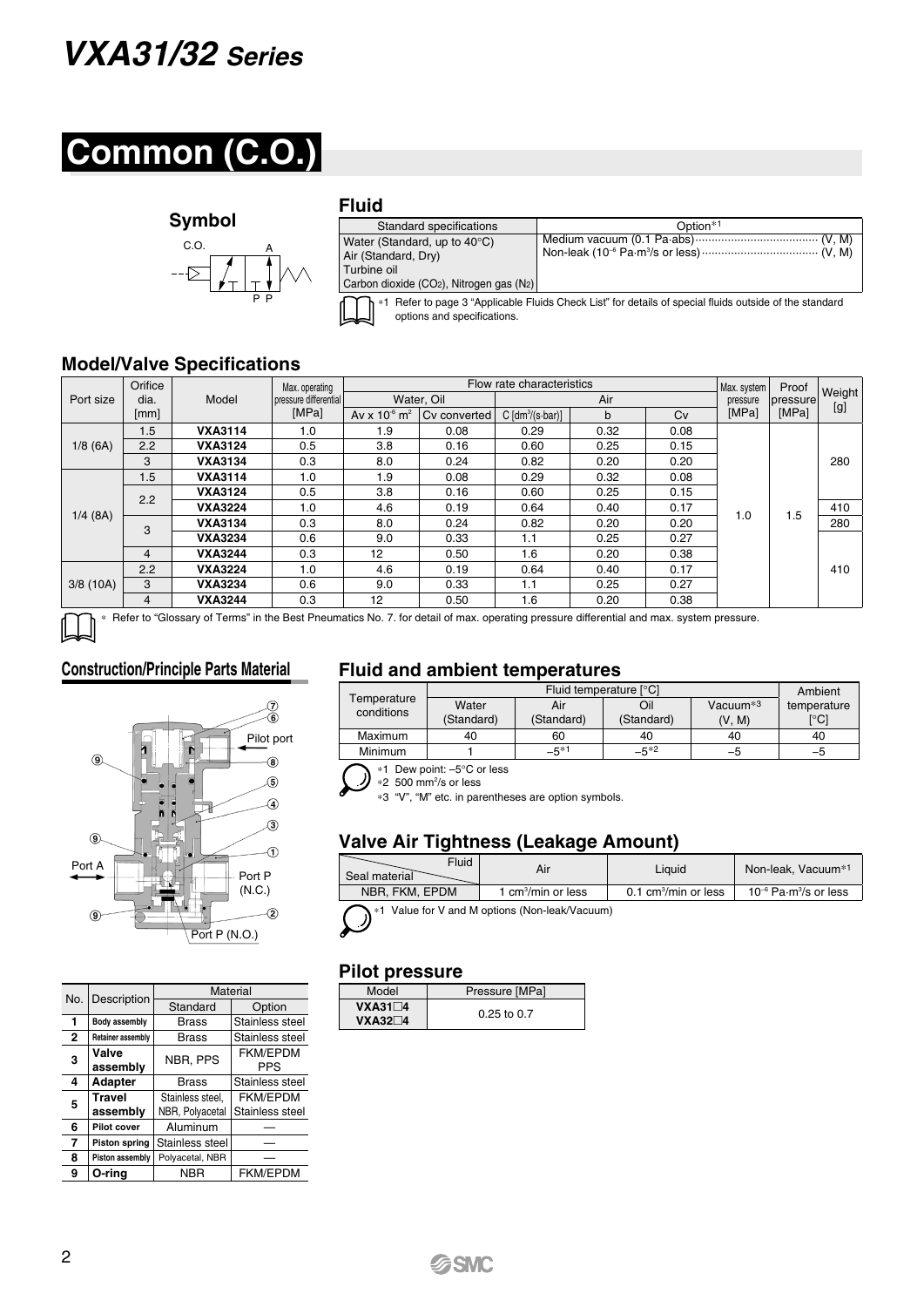**Direct Air Operated 3-Port Valve***VXA31/32 Series* **For Air, Vacuum, Water, Oil**

**How to Order**



| Valve option •  |               |                 |                                  |  |  |  |
|-----------------|---------------|-----------------|----------------------------------|--|--|--|
| Option symbol   | Seal material | Body material   | Support material<br>(drive part) |  |  |  |
| Standard        | <b>NBR</b>    |                 |                                  |  |  |  |
| A               | <b>FKM</b>    | <b>Brass</b>    |                                  |  |  |  |
| B               | <b>EPDM</b>   |                 |                                  |  |  |  |
| G               | <b>NBR</b>    |                 | Polyacetal                       |  |  |  |
| H               | <b>FKM</b>    |                 |                                  |  |  |  |
| J               | <b>EPDM</b>   | Stainless steel |                                  |  |  |  |
| *M (Non-leak)*1 | <b>FKM</b>    |                 |                                  |  |  |  |
| N               | <b>FKM</b>    |                 | Stainless steel                  |  |  |  |
| P               | <b>EPDM</b>   |                 |                                  |  |  |  |
| *V (Non-leak)*1 | <b>FKM</b>    | <b>Brass</b>    | Polyacetal                       |  |  |  |

\*1 For Options "M" and "V," grease for vacuums is used on the sliding parts; however, silicon grease is used elsewhere.

#### **Table (1) Model/Orifice/Port Size**

| Valve (Port size) |              | Orifice dia. (Symbol)                                           |  |  |  |  |
|-------------------|--------------|-----------------------------------------------------------------|--|--|--|--|
| <b>VXA31</b>      | <b>VXA32</b> |                                                                 |  |  |  |  |
|                   |              | $ (1.5 \text{ mm}) (2.2 \text{ mm}) $ (3 mm) $ (4 \text{ mm}) $ |  |  |  |  |
| 01(1/8)           |              |                                                                 |  |  |  |  |
| 02(1/4)           |              |                                                                 |  |  |  |  |
|                   | 02(1/4)      |                                                                 |  |  |  |  |
|                   | 03(3/8)      |                                                                 |  |  |  |  |

#### **Ordering example**

(Example) VXA31 series, Orifice diameter: 1.5 mm, Rc1/8 (Part no.) **VXA3114-01**

#### **Fluid Name and Option**

|                                                  | Option symbol and body material |                 |  |  |
|--------------------------------------------------|---------------------------------|-----------------|--|--|
| Fluid (Application)                              | <b>Brass</b>                    | Stainless steel |  |  |
| Silicone oil                                     | А                               |                 |  |  |
| Vacuum (Up to $1.3 \times 10^{-1}$ Pa)           |                                 | м               |  |  |
| Fuel oil (up to $60^{\circ}$ C)                  |                                 |                 |  |  |
| Insulation oil                                   | А                               | н               |  |  |
| Non-leak (10 <sup>-6</sup> Pa-m <sup>3</sup> /s) |                                 | м               |  |  |
| Brake oil                                        |                                 | ₽               |  |  |
| Water (up to $60^{\circ}$ C)                     |                                 |                 |  |  |

 $*$  The leakage amount (10<sup>-6</sup> Pa $\cdot$ m<sup>3</sup>/s) of "V", "M" options

are values when differential pressure is 0.1 MPa.

\* lf using for other fluids, please contact SMC.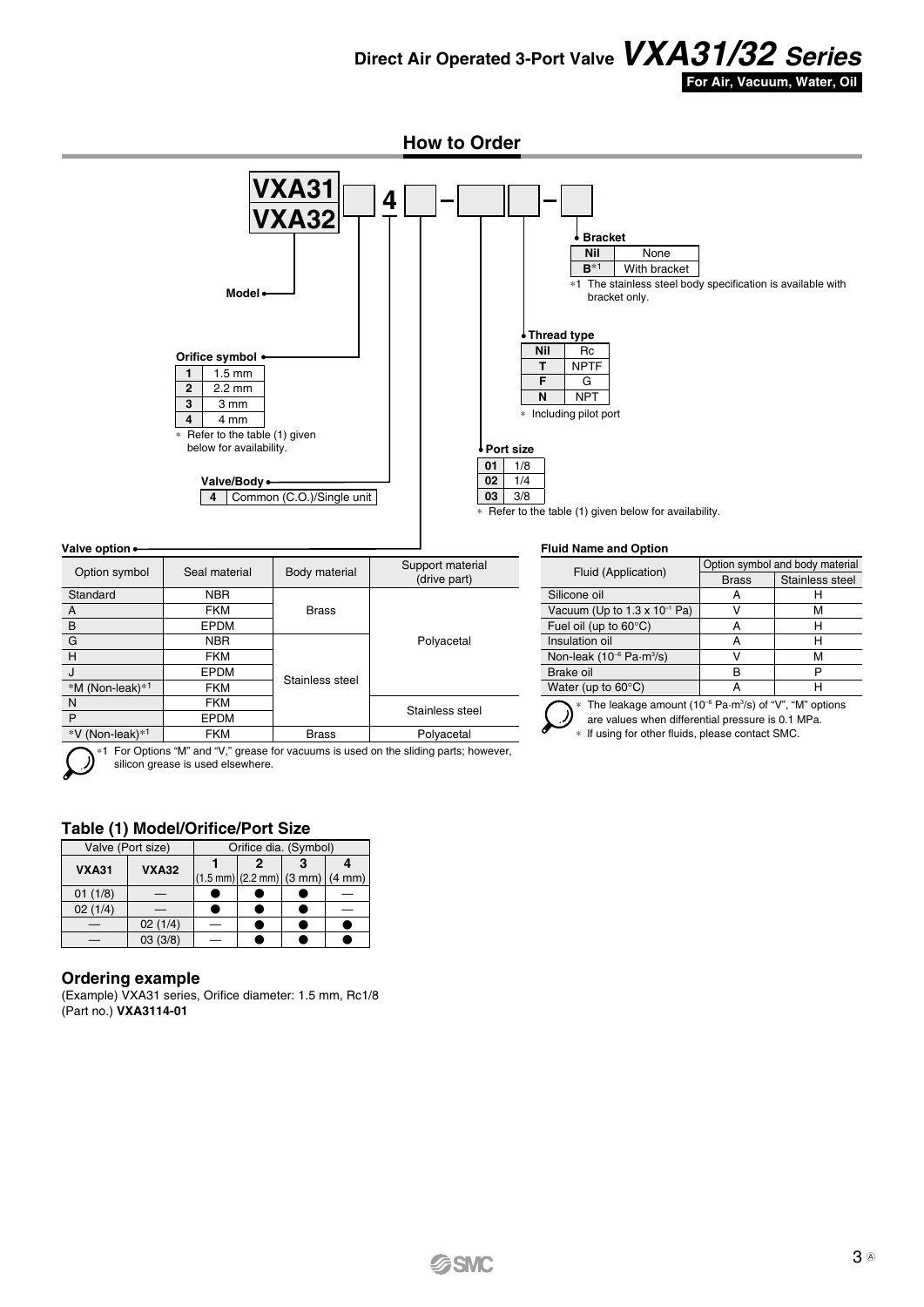# *VXA31/32 Series*

### **Dimensions**





| Symbol       | Port size |           | n  | ~  |    |           |      | G   | ., |                      |           | With bracket |      |
|--------------|-----------|-----------|----|----|----|-----------|------|-----|----|----------------------|-----------|--------------|------|
| Model        |           | <u>гч</u> |    | ◡  |    |           |      |     | п  |                      | . .<br>г. |              | M    |
| <b>VXA31</b> | /8<br>1/4 | 19        | 20 | 18 | 20 | 22.5      | 42.5 | - - | 81 | o-<br>- 1            | 6         | 29           | 14.5 |
| <b>VXA32</b> | 1/4, 3/8  | 25        | 20 | 21 | 20 | 27<br>5.' | 47.5 | 80  | 90 | $\sim$<br>$\epsilon$ | . 5       | 32           | 17   |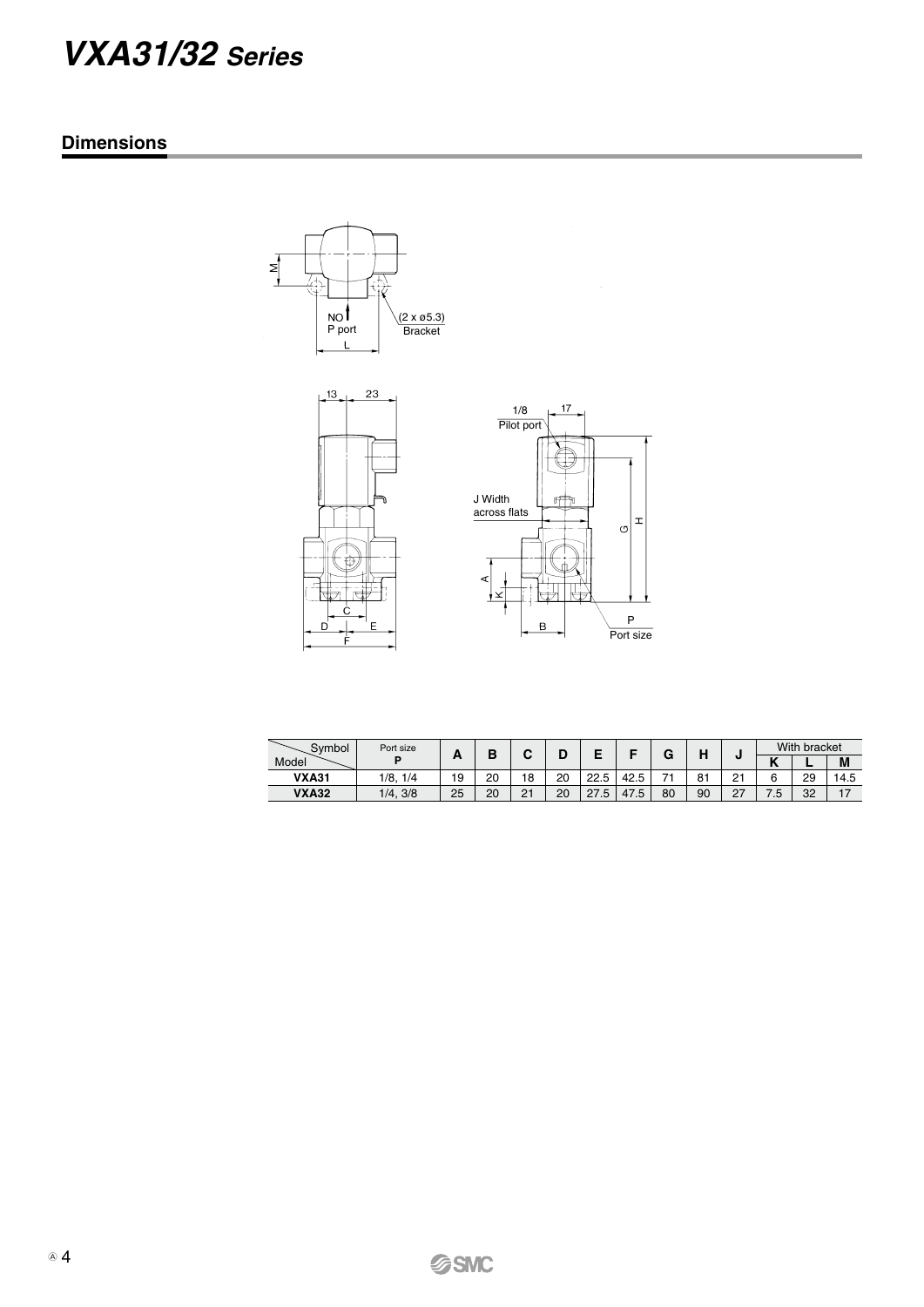



### **A wide variety of applicable fluids** Valve can be matched to particular application through selection of seal material (NBR, FKM or EPDM).

### **Valves can be replaced without removing the piping.**

**Easily switch between N.C. and N.O.**

### **Lightweight due to aluminum base and body**

(No water or water vapor)

### **Variations**

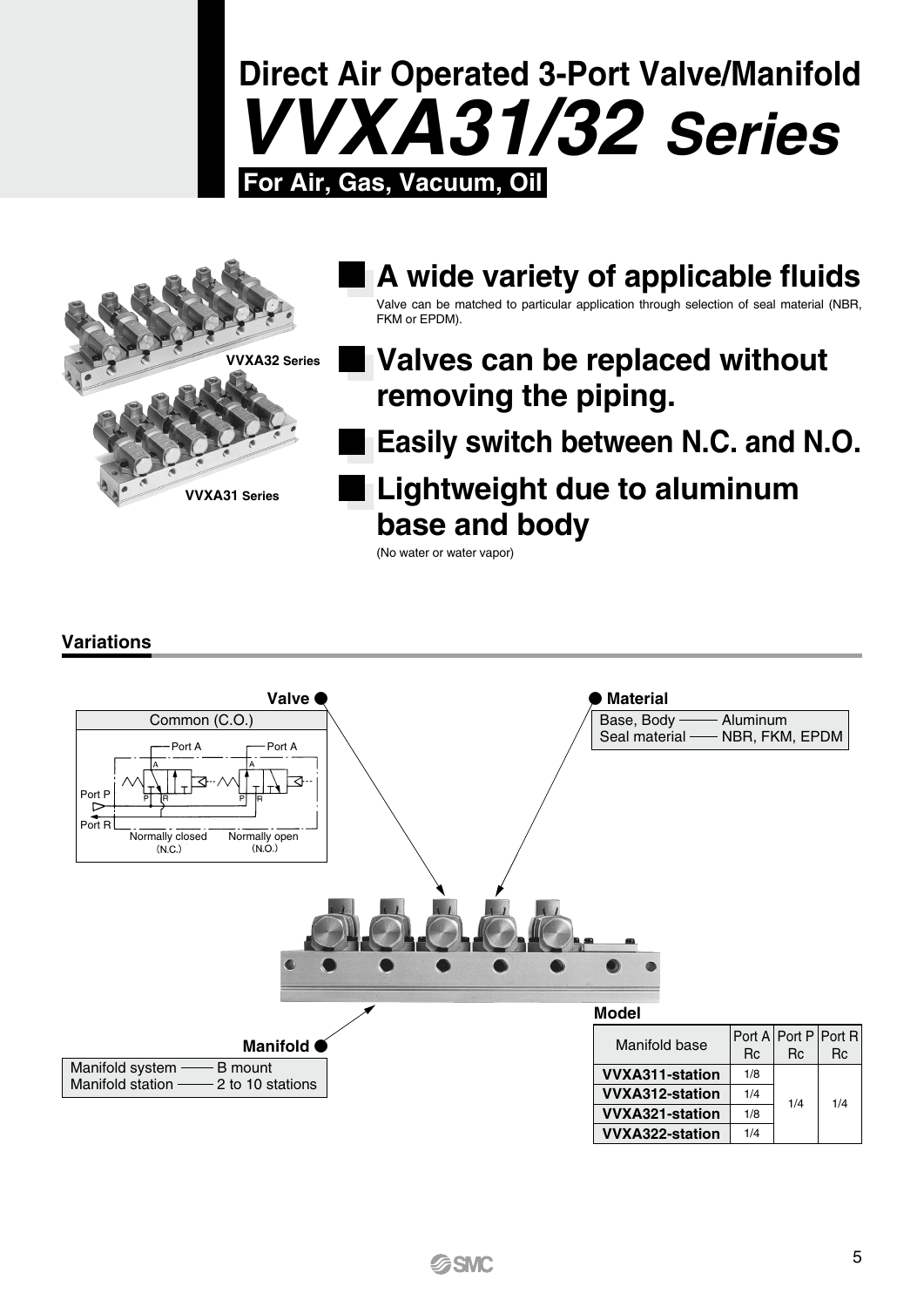# *VVXA31/32 Series*



### **Symbol Fluid**



### **Construction/Principle Parts Material**



| No.                     | Material<br>Description   |                               |                                 |  | • Refer to "Glos<br>pressure differ                       |       |
|-------------------------|---------------------------|-------------------------------|---------------------------------|--|-----------------------------------------------------------|-------|
|                         |                           | Standard                      | Option                          |  |                                                           |       |
| 1                       | Manifold<br>body base     | Aluminum                      | <b>Brass</b><br>(Aluminum base) |  | <b>Fluid and ambig</b>                                    |       |
| $\mathbf{2}$            | Valve<br>assembly         | NBR, PPS                      | <b>FKM/EPDM</b>                 |  | Temperature                                               |       |
| 3                       | <b>Adapter</b>            | Aluminum                      |                                 |  | conditions                                                |       |
| 4                       | <b>Travel</b><br>assembly | NBR.<br>Polyacetal            | <b>FKM/EPDM</b>                 |  | Maximum<br>Minimum                                        |       |
| 5                       | O-ring                    | <b>NBR</b>                    | <b>FKM/EPDM</b>                 |  |                                                           |       |
| 6                       | <b>Pilot cover</b>        | Aluminum                      |                                 |  | Dew point: -5°C<br>*1<br>*2 500 mm <sup>2</sup> /s or les |       |
| $\overline{\mathbf{r}}$ |                           | Piston spring Stainless steel |                                 |  | *3 "V" in parenthese                                      |       |
| 8                       | <b>Piston</b>             | NBR.<br>Polyacetal            |                                 |  |                                                           |       |
| 9                       | Gasket                    | <b>NBR</b>                    | <b>FKM/EPDM</b>                 |  | <b>Valve Air Tighti</b>                                   |       |
| 10                      | Retainer                  | Aluminum                      | <b>Brass</b>                    |  |                                                           | Fluid |

| . .u.u                                                                                                                                 |                      |  |  |  |
|----------------------------------------------------------------------------------------------------------------------------------------|----------------------|--|--|--|
| Standard specifications                                                                                                                | Option <sup>*1</sup> |  |  |  |
| Air (Standard, Dry)                                                                                                                    |                      |  |  |  |
| Turbine oil                                                                                                                            |                      |  |  |  |
| Carbon dioxide (CO <sub>2</sub> ), Nitrogen gas (N <sub>2</sub> )                                                                      |                      |  |  |  |
|                                                                                                                                        |                      |  |  |  |
|                                                                                                                                        | Others               |  |  |  |
| *1 Refer to page 7 "Applicable Fluids Check List" for details of special fluids outside of the standard<br>options and specifications. |                      |  |  |  |

### **Manifold Specifications**

| <b>Manifold system</b>   | B mount                          |             |  |  |  |
|--------------------------|----------------------------------|-------------|--|--|--|
| Base type                | Common SUP/EXH, Individual ports |             |  |  |  |
| <b>Valve stations</b>    | 2 to 10 stations                 |             |  |  |  |
| <b>Blanking plate</b>    | For VVXA31                       | $VX011-004$ |  |  |  |
| (With gasket and screws) | For VVXA32                       | VX011-005□  |  |  |  |

#### **Manifold Base and Applicable Valve Model**

| Manifold base   | Individual port Rc | Applicable valve model | Base weight [g]     |  |  |
|-----------------|--------------------|------------------------|---------------------|--|--|
| VVXA311-station | 1/8                | $VXA31 \square 5-00$   | $n \times 100 + 50$ |  |  |
| VVXA312-station | 1/4                |                        |                     |  |  |
| VVXA321-station | 1/8                | $VXA32 \square 5-00$   | $n \times 160 + 70$ |  |  |
| VVXA322-station | 1/4                |                        |                     |  |  |

### **Model/Valve Specifications**

| Orifice<br>dia. | Model      | Pilot<br>Max. operating<br>pressure<br>pressure |       | Oil |      | Flow rate characteristics                                                                                                                      | Air  |      | Max.<br>system<br>pressure | Proof<br>pressure | $*1$<br>Weight |
|-----------------|------------|-------------------------------------------------|-------|-----|------|------------------------------------------------------------------------------------------------------------------------------------------------|------|------|----------------------------|-------------------|----------------|
| [mmg]           |            | differential [MPa]                              | [MPa] |     |      | $\left $ Av x 10 <sup>-6</sup> m <sup>2</sup> $\left $ Cv converted $\left $ C $\right $ $\left  \text{dm}^3 \right $ (s-bar) $\left  \right $ | b    | Cv   | <b>IMPal</b>               | [MPa]             | [g]            |
| 1.5             | VXA3115-00 | 1.0                                             |       | 1.9 | 0.08 | 0.29                                                                                                                                           | 0.32 | 0.08 |                            |                   | 150            |
| 2.2             | VXA3125-00 | 0.5                                             | 0.25  | 3.8 | 0.16 | 0.60                                                                                                                                           | 0.25 | 0.15 |                            |                   |                |
|                 | VXA3225-00 | 1.0                                             | to    | 4.6 | 0.19 | 0.64                                                                                                                                           | 0.40 | 0.17 | 1.0                        |                   | 230            |
| 3               | VXA3135-00 | 0.3                                             | 0.7   | 8.0 | 0.24 | 0.82                                                                                                                                           | 0.20 | 0.20 |                            | 1.5               | 150            |
|                 | VXA3235-00 | 0.6                                             |       | 9.0 | 0.33 | 1.10                                                                                                                                           | 0.25 | 0.27 |                            |                   | 230            |
| $\overline{4}$  | VXA3245-00 | 0.3                                             |       | 12  | 0.60 | 1.66                                                                                                                                           | 0.20 | 0.38 |                            |                   |                |



• The additional weight for Option "V" is as follows. VXA31: 80 g and VXA32: 130 g • Refer to "Glossary of Terms" in the Best Pneumatics No. 7. for detail of max. operating pressure differential and max. system pressure.

### **Fluid and ambient temperatures**

| Temperature<br>conditions | Fluid temperature [°C] | Ambient    |             |                                |
|---------------------------|------------------------|------------|-------------|--------------------------------|
|                           | Water<br>Dil           |            | Vacuum $*3$ | temperature                    |
|                           | (Standard)             | (Standard) | (V          | $\lceil{^\circ}\text{C}\rceil$ |
| Maximum                   | 60                     | 40         | 40          | 40                             |
| Minimum                   | –5*1                   | $-5*2$     | -0          |                                |

\*1 Dew point: –5°C or less

\*3 "V" in parentheses is an option symbol.

### **Valve Air Tightness (Leakage Amount)**

| Fluid<br>Seal material                           | Air                     | JiC                   | Non-leak. Vacuum <sup>*1</sup>               |  |  |  |  |  |  |
|--------------------------------------------------|-------------------------|-----------------------|----------------------------------------------|--|--|--|--|--|--|
| NBR. FKM. EPDM                                   | l cm $^3\!$ min or less | 0.1 $cm3/min$ or less | $10^{-6}$ Pa $\cdot$ m $\frac{3}{5}$ or less |  |  |  |  |  |  |
| $\sim$ *1 Value for entian "V" (Non-look Vacuum) |                         |                       |                                              |  |  |  |  |  |  |



for option "V" (Non-leak, Vacuum)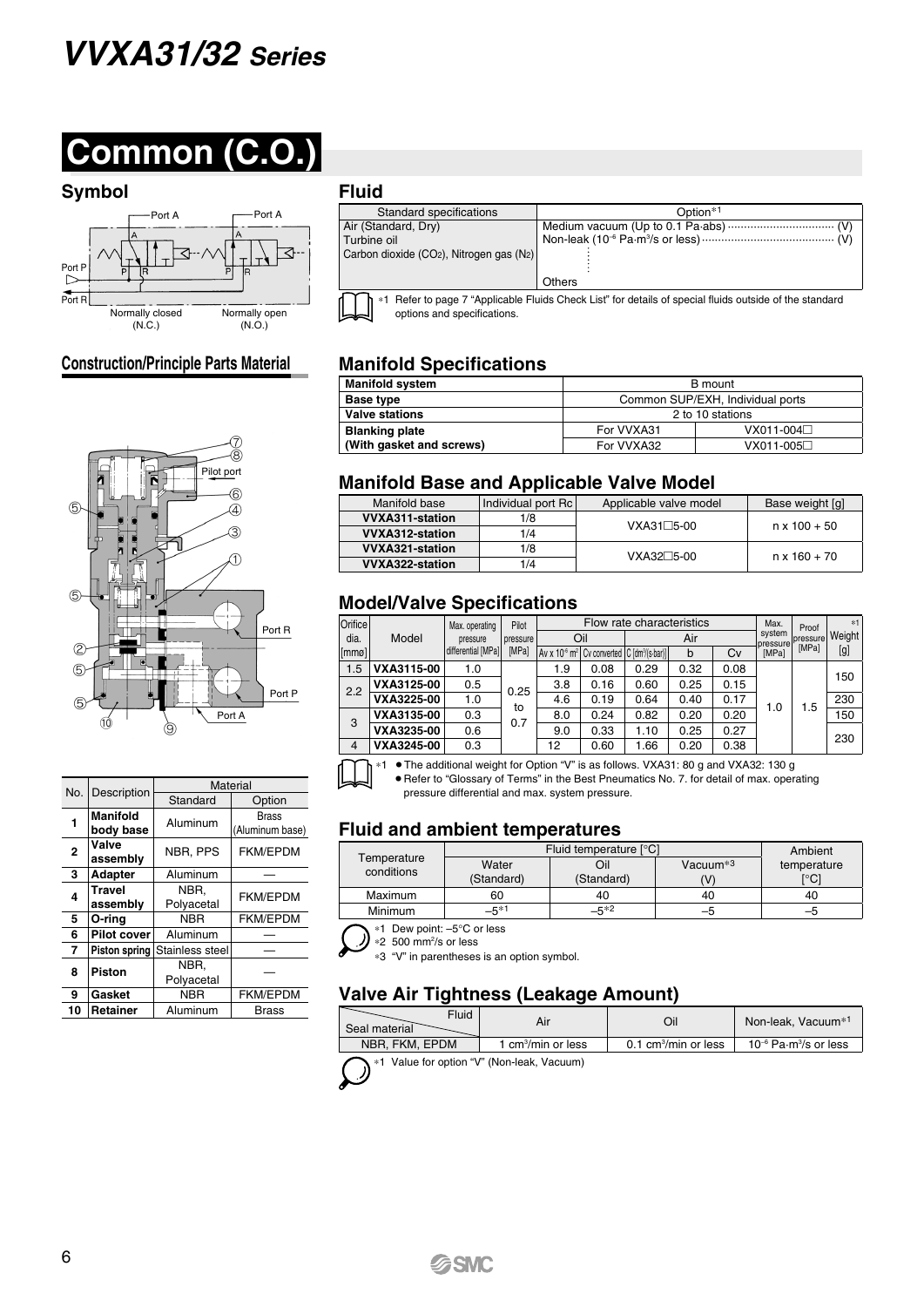### **Direct Air Operated 3-Port Valve/Manifold***VVXA31/32 Series*



**How to Order**



**For VXA32: VX011-005**

| ● Seal material |            |
|-----------------|------------|
| N               | <b>NBR</b> |
| F               | FKM        |
| Е               | EPDM       |

|        |                  | <b>VVXA31</b><br><b>VVXA32</b> |  |    |                 |
|--------|------------------|--------------------------------|--|----|-----------------|
|        |                  |                                |  |    | <b>Manifold</b> |
|        |                  |                                |  | 02 | 2 sta           |
|        |                  |                                |  |    |                 |
|        | Manifold base    |                                |  | 10 | 10 sta          |
| Symbol | Applicable valve |                                |  |    |                 |
| VVXA31 | VXA31□5-00       |                                |  |    |                 |

Common port sizes are all Rc1/4. The SUP port is indicated as "P," and the EXH port is indicated as "R." **2** Rc1/4

**Port size (Individual port)**

**1** Rc1/8

**Manifold station**

**02** 2 stations

**10** 10 stations

### **How to Order Manifold**

**VVXA32** VXA32<sub>D5-00</sub>

M **Write both the base part number and the solenoid valve to be mounted or blanking plate part number.**

(Example) VXA31 series, 7 stations, individual port Rc1/8.

| (Base)                          | VVXA311-07  1 pc.                |  |  |  |  |  |
|---------------------------------|----------------------------------|--|--|--|--|--|
| (Valve)                         | *VXA3115-00 6 pcs.               |  |  |  |  |  |
| (Blanking plate)                | *VX011-004N  1 pc.               |  |  |  |  |  |
| "*" is the symbol for mounting. |                                  |  |  |  |  |  |
| When shipping mounted on a      |                                  |  |  |  |  |  |
|                                 | base, add an "*" in front of the |  |  |  |  |  |



The standard arrangement of manifolds should be placed on an individual port on this side, each solenoid valve from the left side and a blank plate in the right side. The right side of the common port provides plug.



valve and blanking plate model.